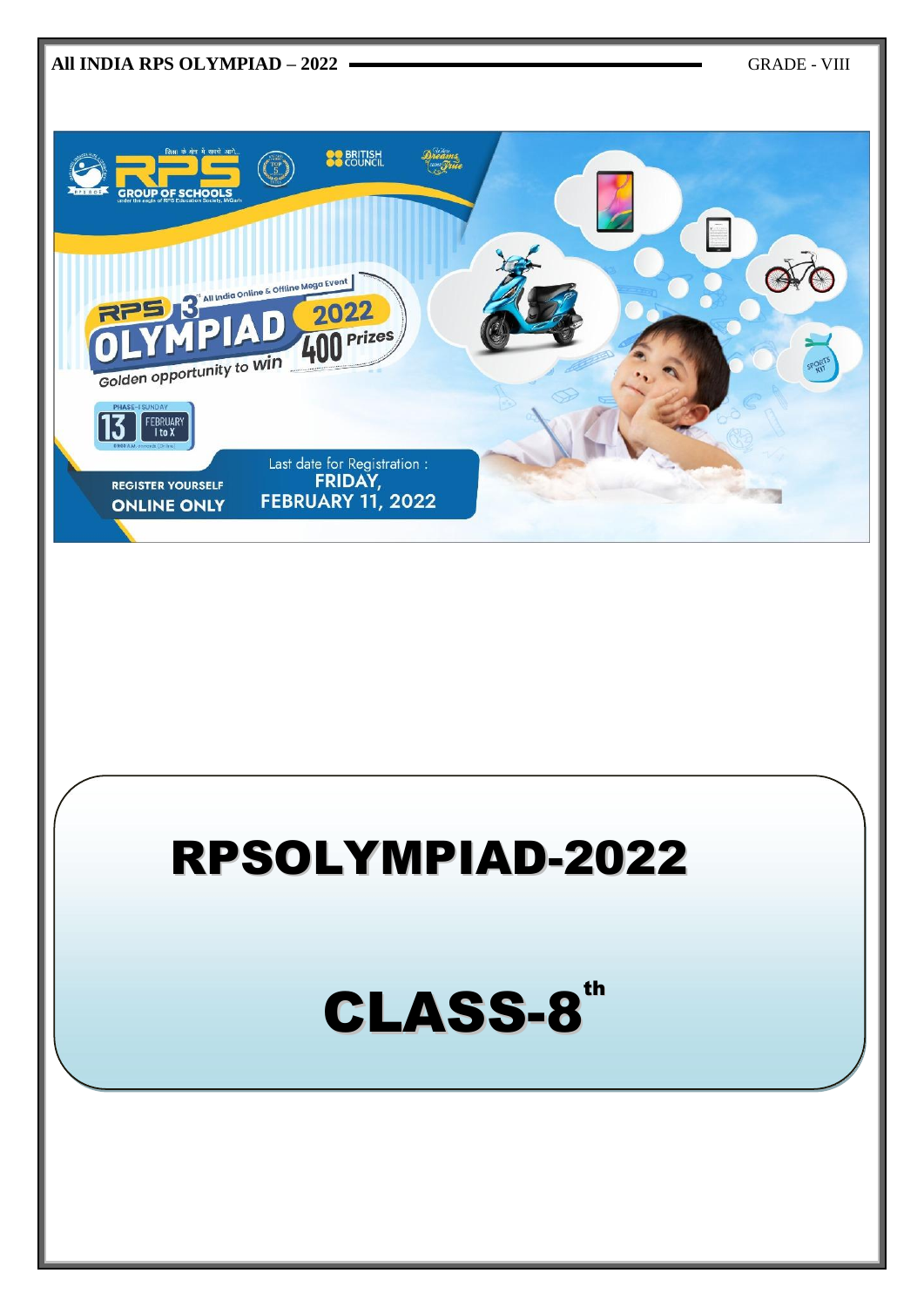## **All INDIA RPS OLYMPIAD – 2022 — GRADE - VIII**

| Time : 60 Mins.<br><b>M.M.: 60</b>          |                                                      |                                                                                                                                                                                                |                    |                                                                                                       |  |  |
|---------------------------------------------|------------------------------------------------------|------------------------------------------------------------------------------------------------------------------------------------------------------------------------------------------------|--------------------|-------------------------------------------------------------------------------------------------------|--|--|
|                                             |                                                      |                                                                                                                                                                                                | English (15 Marks) |                                                                                                       |  |  |
|                                             |                                                      | A. Fill in the blanks by choosing the most appropriate option:- $(Q1-7)$                                                                                                                       |                    |                                                                                                       |  |  |
|                                             |                                                      | 1. Rohan ______________ the movie before he read the review.                                                                                                                                   |                    |                                                                                                       |  |  |
|                                             | a) watches                                           | b) have watched                                                                                                                                                                                | c) had watched     | d) was watching                                                                                       |  |  |
| 2.                                          |                                                      | The audience ___________ settle before the doors are closed.                                                                                                                                   |                    |                                                                                                       |  |  |
|                                             | a) can                                               | b) shall                                                                                                                                                                                       | $c)$ might         | d) must                                                                                               |  |  |
|                                             |                                                      | 3. During peak hours, it __________ take more than two hours.                                                                                                                                  |                    |                                                                                                       |  |  |
|                                             | a) can                                               | b) should                                                                                                                                                                                      | c) shall           | d) will                                                                                               |  |  |
| 4.                                          |                                                      | He sympathized _____________ him in his bereavement.                                                                                                                                           |                    |                                                                                                       |  |  |
|                                             | $a)$ in                                              | b) for                                                                                                                                                                                         | c) with            | $d)$ by                                                                                               |  |  |
|                                             |                                                      | 5. Everyone in this world is accountable to God _______ his actions.                                                                                                                           |                    |                                                                                                       |  |  |
|                                             | a) about b) for                                      |                                                                                                                                                                                                | $c)$ to            | d) over                                                                                               |  |  |
|                                             |                                                      | 6. My glasses ______________ nowhere to be found.                                                                                                                                              |                    |                                                                                                       |  |  |
|                                             | $a)$ is                                              | b) are                                                                                                                                                                                         | c) have            | d) has                                                                                                |  |  |
| 7. Each and every member _______ to vote.   |                                                      |                                                                                                                                                                                                |                    |                                                                                                       |  |  |
|                                             | a) has                                               | b) have                                                                                                                                                                                        | c) are             | $d$ ) is                                                                                              |  |  |
| 8.                                          | Choose the correct sentence.                         |                                                                                                                                                                                                |                    |                                                                                                       |  |  |
| a) Harry inviting me to his farmhouse once. |                                                      |                                                                                                                                                                                                |                    |                                                                                                       |  |  |
|                                             | Harry shall invited me to his farmhouse once.<br>b)  |                                                                                                                                                                                                |                    |                                                                                                       |  |  |
|                                             | Harry had invited me to his farmhouse once.<br>c)    |                                                                                                                                                                                                |                    |                                                                                                       |  |  |
|                                             | d) Harry has been inviting me to his farmhouse once. |                                                                                                                                                                                                |                    |                                                                                                       |  |  |
|                                             |                                                      |                                                                                                                                                                                                |                    | B. A sentence has been given in Direct/Indirect speech. Choose the correct option which expresses the |  |  |
|                                             |                                                      | same sentence in Direct/Indirect speech. (Q9-11)                                                                                                                                               |                    |                                                                                                       |  |  |
| 9.                                          |                                                      | Meera said, "It's time. I must go now".                                                                                                                                                        |                    |                                                                                                       |  |  |
|                                             | a)                                                   | Meera said that it is time and she should leave.                                                                                                                                               |                    |                                                                                                       |  |  |
|                                             | b)                                                   | Meera said that it was time and she had to go then.                                                                                                                                            |                    |                                                                                                       |  |  |
|                                             | c)                                                   | Meera said that it was time to go then.                                                                                                                                                        |                    |                                                                                                       |  |  |
|                                             | d)                                                   | Meera said it is time and she may go.                                                                                                                                                          |                    |                                                                                                       |  |  |
| 10.                                         | a)<br>b)<br>C)                                       | "Wow! This is so beautiful", said Jacob.<br>Jacob was surprised to see how beautiful it was.<br>Jacob said how beautiful it was.<br>Jacob exclaimed with amazement that that was so beautiful. |                    |                                                                                                       |  |  |
|                                             | d)                                                   | Jacob exclaimed with amazement that it was so beautiful.                                                                                                                                       |                    |                                                                                                       |  |  |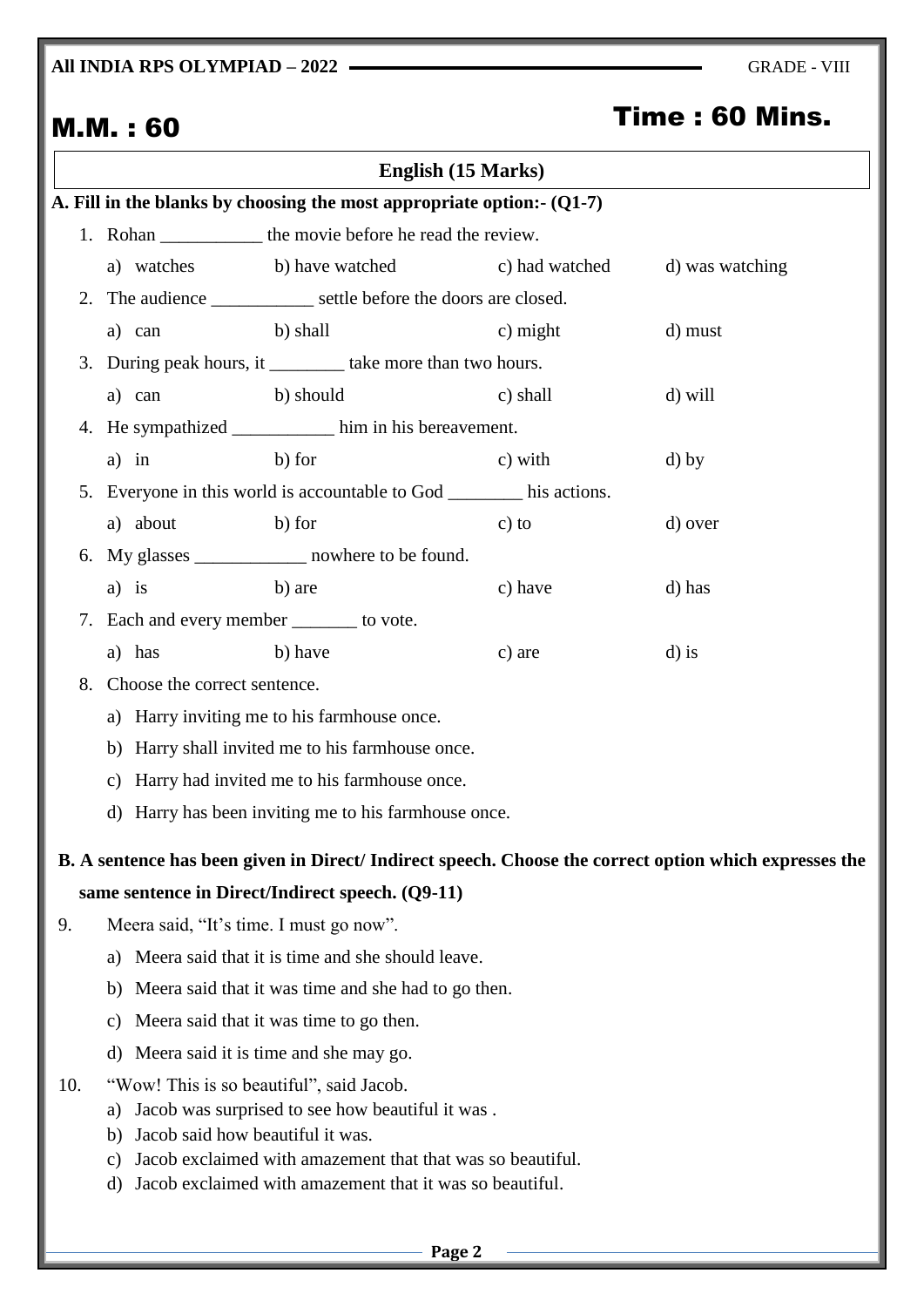#### **All INDIA RPS OLYMPIAD – 2022** GRADE - VIII

- 11. The father warned his son that he should be beware of him.
	- a) The father warned his son, "Be careful about him!"
	- b) The father warned his son, "Beware of him!"
	- c) The father warned his son, "Watch that chap!"
	- d) The father warned his son, "Don't fall into the trap!"

#### **C. Choose the correct option which expresses the meaning of the underlined idiom/phrase. (Q12-13)**

- 12. In the armed forces, it is considered a great privilege to **die in harness**.
	- a) die on a horse back
	- b) die in the battlefield
	- c) die while still on work
	- d) die with honour
- 13. I am afraid he is **burning the candle at both ends** and ruining his life.
	- a) wasting his money
	- b) becoming overgenerous
	- c) overtaxing his energies
	- d) losing his objectives

# **D. A sentence has been given in Active voice. Choose the correct option which expresses the same sentence in Passive voice. (Q14-15)**

- 14. You can obtain milk at the dairy farm.
	- a) Milk is obtainable at the dairy farm.
	- b) Milk at the dairy farm is obtained by you.
	- c) Milk at the dairy farm obtained by you.
	- d) At the dairy farm milk can be obtained by you.
- 15. One cannot please everybody.
	- a) Everybody couldn't be pleased by one.
	- b) Everybody can be pleased by one.
	- c) Everybody can't be pleased by one.
	- d) Everybody will be pleased by one.

## **Mathematics (15 Marks)**

16. A rectangular water reservoir contains 42000 litres of water. If the length of reservoir is 6m and its

breadth is 3.5m, the depth of the reservoir is

a) 2m b) 5m c) 6m d) 8m

**Page 3**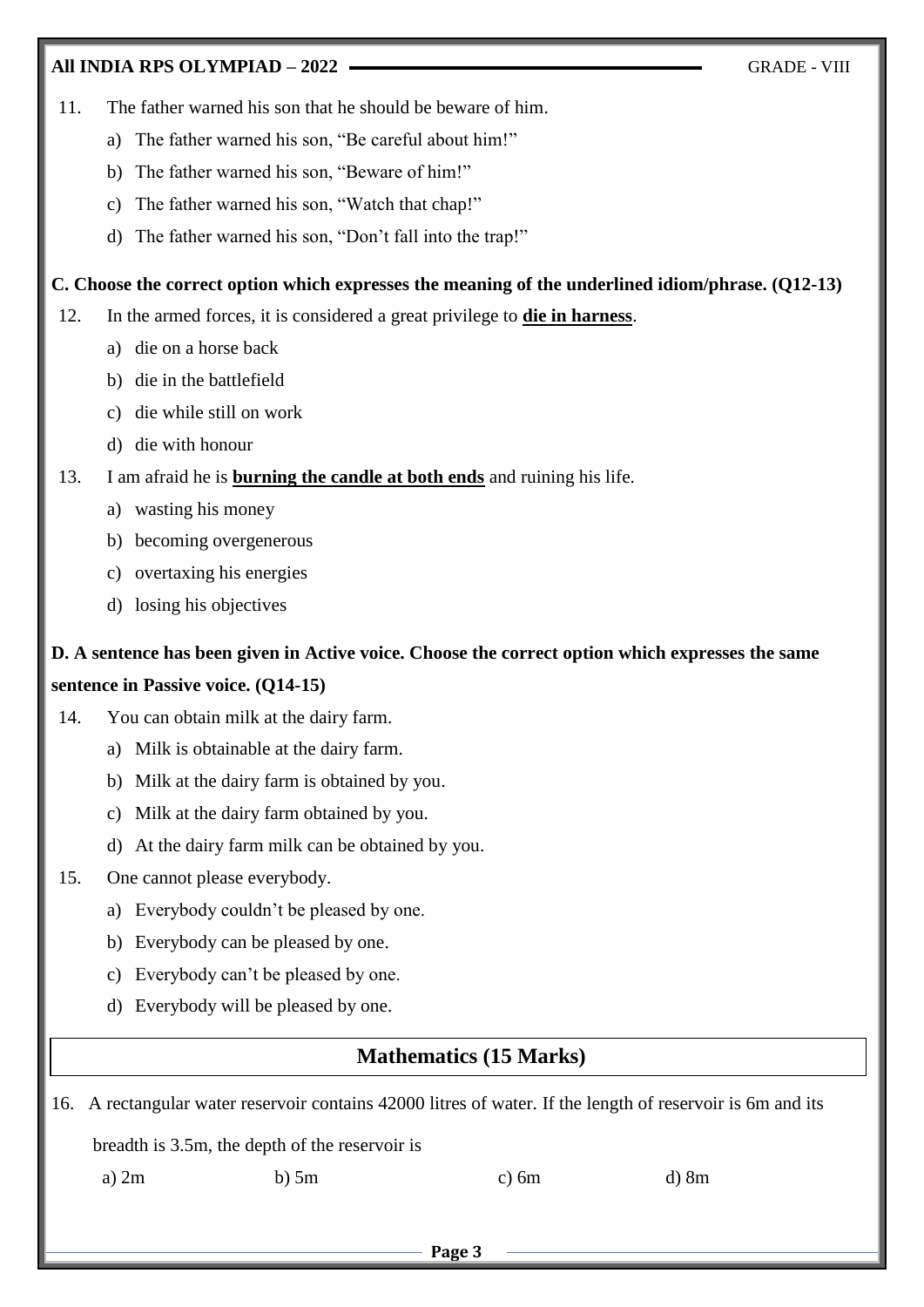|     | All INDIA RPS OLYMPIAD - 2022                                                              |                                                                                               |                                                                                                               | <b>GRADE - VIII</b>                                                                                                          |  |  |
|-----|--------------------------------------------------------------------------------------------|-----------------------------------------------------------------------------------------------|---------------------------------------------------------------------------------------------------------------|------------------------------------------------------------------------------------------------------------------------------|--|--|
|     | 17. If 35% of A's income is equal to 25% of B's income, then the ratio of their incomes is |                                                                                               |                                                                                                               |                                                                                                                              |  |  |
|     | a) $4:3$<br>b) $5:7$                                                                       |                                                                                               | c) $7:5$                                                                                                      | $d)$ 4 : 7                                                                                                                   |  |  |
|     | 18. The value of $\sqrt{7 + 2\sqrt{10}}$ is:                                               |                                                                                               |                                                                                                               |                                                                                                                              |  |  |
|     | a) $\sqrt{6} + \sqrt{1}$ b) $\sqrt{4} + \sqrt{3}$                                          |                                                                                               | c) $\sqrt{5} + \sqrt{2}$ d) $\sqrt{2} - \sqrt{5}$                                                             |                                                                                                                              |  |  |
|     |                                                                                            |                                                                                               |                                                                                                               | 19. The area of a square field is $60025 \text{ m}^2$ . A man cycles along its boundary at 18 km/hr. In how much time        |  |  |
|     | will be return at the starting point?                                                      |                                                                                               |                                                                                                               |                                                                                                                              |  |  |
|     | a) 3min                                                                                    | b) $3min$ 16sec                                                                               | $c)$ 4 $min$                                                                                                  | $d)$ 4min 16sec                                                                                                              |  |  |
| 20. | A polyhedron have 4 faces, 4 vertices and 6 edges. Name the polyhedron.                    |                                                                                               |                                                                                                               |                                                                                                                              |  |  |
|     | a) A rectangular prism                                                                     |                                                                                               | b) A triangular prism                                                                                         |                                                                                                                              |  |  |
|     | c) A rectangular pyramid                                                                   |                                                                                               | d) A triangular pyramid                                                                                       |                                                                                                                              |  |  |
|     |                                                                                            |                                                                                               |                                                                                                               | 21. The width of a ring is 6 cm and the area of the inner circle is $616 \text{ cm}^2$ . Find the circumference of the outer |  |  |
|     | circle.                                                                                    |                                                                                               |                                                                                                               |                                                                                                                              |  |  |
|     | a) 88 cm b) $\frac{880}{7}$ cm                                                             |                                                                                               | c) $\frac{264}{7}$ cm d) $\frac{8800}{7}$ cm                                                                  |                                                                                                                              |  |  |
|     | 22. Solve for x: $\frac{6x^2 + 13x - 4}{2x + 5} = \frac{12x^2 + 5x - 2}{4x + 3}$           |                                                                                               |                                                                                                               |                                                                                                                              |  |  |
|     | $a)$ 3                                                                                     | b)2                                                                                           | c) $1$                                                                                                        | $d)$ 4                                                                                                                       |  |  |
|     | 23. Factorising $(x - y)^2 + 4xy - z^2$ , we get                                           |                                                                                               |                                                                                                               |                                                                                                                              |  |  |
|     | a) $(x + y + z)(x + y - z)$                                                                |                                                                                               | b) $(x - y - z)(x + y - z)$                                                                                   |                                                                                                                              |  |  |
|     | c) $(x - y + z)(x + y - z)$                                                                |                                                                                               | d) None of these                                                                                              |                                                                                                                              |  |  |
|     |                                                                                            |                                                                                               |                                                                                                               | 24. The edge of a cube is 20cm. How many small cubes of 5cm edge can be formed from this cube?                               |  |  |
|     |                                                                                            |                                                                                               |                                                                                                               |                                                                                                                              |  |  |
|     | $a)$ 4                                                                                     | $b)$ 32                                                                                       | c) $64$                                                                                                       | $d)$ 100                                                                                                                     |  |  |
| 25. |                                                                                            |                                                                                               |                                                                                                               |                                                                                                                              |  |  |
|     | a) $11$                                                                                    | b) $13$                                                                                       | $d)$ 7                                                                                                        | $d$ ) 9                                                                                                                      |  |  |
| 26. |                                                                                            |                                                                                               | Two regular polygons are such that the ratio between their number of sides is 1:2 and the ratio of            |                                                                                                                              |  |  |
|     |                                                                                            |                                                                                               | measures of their interior angles is 3:4. Find the number of sides of each polygon.                           |                                                                                                                              |  |  |
|     | a) 2, 8                                                                                    | $b)$ 4, 6                                                                                     | c) $5, 10$                                                                                                    | d) $6, 12$                                                                                                                   |  |  |
| 27. |                                                                                            |                                                                                               | Find the values of a and b so that $x^4 + x^3 + 8x^2 + ax + b$ is divisible by $x^2 + 1$ .                    |                                                                                                                              |  |  |
|     | a) $2,7$                                                                                   | b) $1,7$                                                                                      | c) $8, 3$                                                                                                     | $d)$ 08                                                                                                                      |  |  |
| 28. |                                                                                            |                                                                                               | A does 20% less work than B. If A can finish a piece of work in $7\frac{1}{2}$ hours, then B can finish it in |                                                                                                                              |  |  |
|     | a) 5 hours                                                                                 | b) $5\frac{1}{2}$ hours                                                                       | c) $6\frac{1}{2}$ hours                                                                                       | d) 6 hours                                                                                                                   |  |  |
| 29. |                                                                                            | Among $\sqrt{2}$ , $\sqrt[3]{3}$ , $\sqrt[4]{5}$ , $\sqrt[3]{2}$ , which one is the greatest? |                                                                                                               |                                                                                                                              |  |  |
|     | a) $\sqrt[4]{5}$                                                                           | b) $\sqrt{2}$                                                                                 | c) $\sqrt[3]{3}$                                                                                              | d) $\sqrt[3]{2}$                                                                                                             |  |  |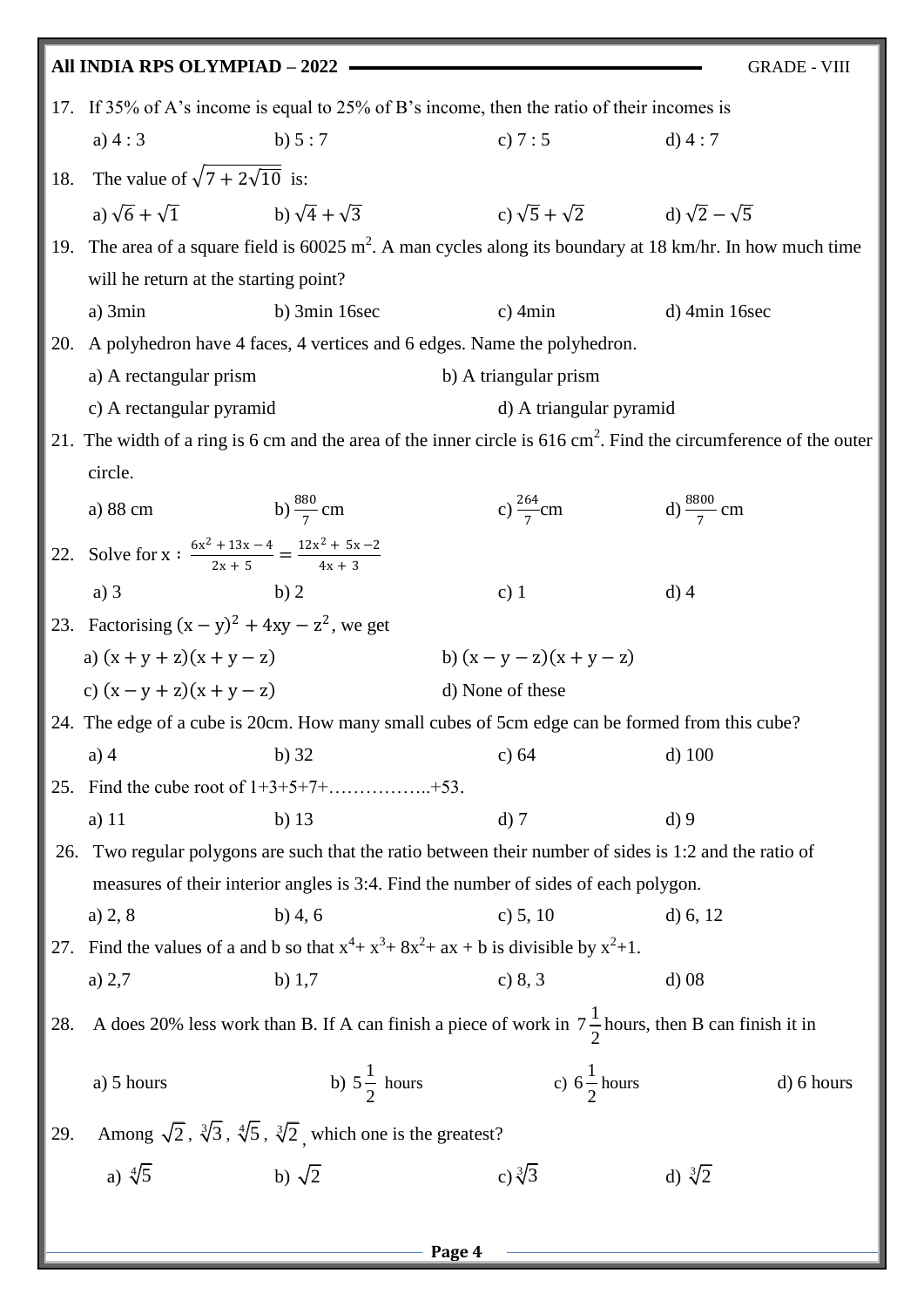#### **All INDIA RPS OLYMPIAD – 2022 — GRADE - VIII**

30. A number is first increased by 10% and then decreased by 10%. The number

a) does not change b) decrease by 1 % c) increase by 1% d) increase by 2%

#### **Science (15 Marks)**

## **Physics (5 Marks)**

- 31. When white light is passed through a prism?
	- a) Red colour is deviated the most.
	- b) All colours suffer equal deviation.
	- c) Violetcolour is deviated the most.
	- d) Speed of different colours is same inside the prism.
- 32. Choose the incorrect statement.
	- a) A charged body can attract oppositely charged body.
	- b) A charged body can attract uncharged body.
	- c) A charged body can attract similarly charged body.
	- d) An uncharged body can repel a charged body.
- 33. In the curve, half the wavelength is



a) AB b) BD c) DE d) AE

- 34. A car of mass 1000 kg is moving with a velocity of 10 m/s and is acted upon by a forward force of 1000N due to engine and retarding force of 500N due to friction. What will be its velocity after 10 sec? a)  $500 \text{ m/s}$  b)  $15 \text{ km/h}$  c)  $20 \text{ m/s}$  d)  $15 \text{ m/s}$ 35. On doubling the speed of the body, the force of friction between the body and surface in contacts
	- a) gets doubled b) gets halved c) gets four times d) does not change

## **Chemistry ( 5 Marks)**

| 36. The arrangement for Copper, Tin, Lead and Mercury, according to the reactivity series is :- |             |                                        |                                                                                                              |  |
|-------------------------------------------------------------------------------------------------|-------------|----------------------------------------|--------------------------------------------------------------------------------------------------------------|--|
| a) $\text{Sin} > \text{Leader} > \text{Copper} > \text{Mercury}$                                |             | b) Lead > Copper > Mercury > Tin       |                                                                                                              |  |
| c) Copper > Mercury > Tin > Lead                                                                |             | d) Mercury $>$ Tin $>$ Lead $>$ Copper |                                                                                                              |  |
| 37. Which of the following metals constitute the alloy magnalium?                               |             |                                        |                                                                                                              |  |
| a) Al, $Cu$                                                                                     | $b)$ Al, Fe | c) Al, $Mg$                            | $d)$ Al, Mn                                                                                                  |  |
|                                                                                                 |             |                                        | 38. The head of a matchstick contains a mixture of antimony trisulphide, potassium chlorate, starch and some |  |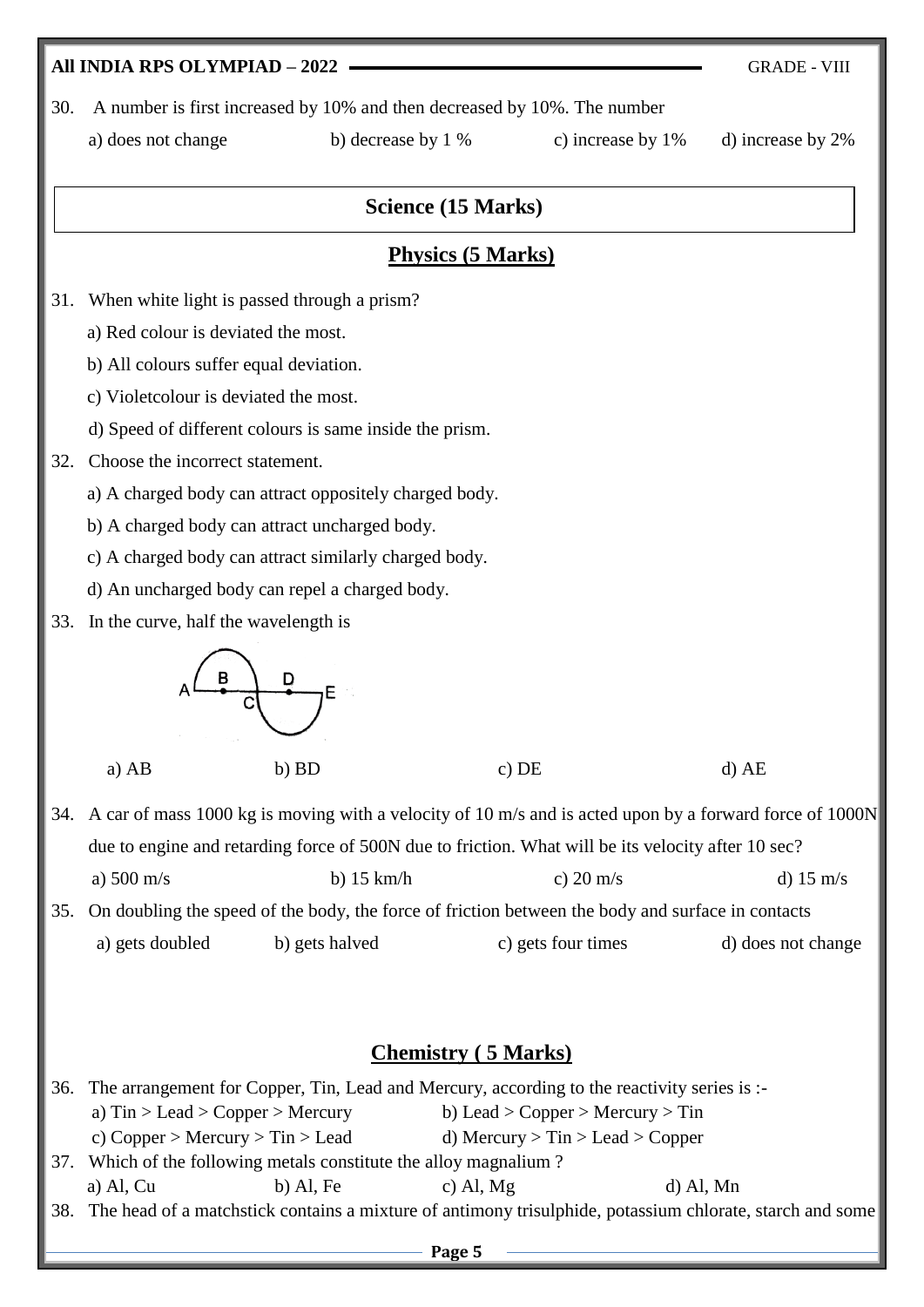|     | All INDIA RPS OLYMPIAD - 2022                                                                                        |                       |                                                                              | <b>GRADE - VIII</b>                                                                                                                                                                                              |  |
|-----|----------------------------------------------------------------------------------------------------------------------|-----------------------|------------------------------------------------------------------------------|------------------------------------------------------------------------------------------------------------------------------------------------------------------------------------------------------------------|--|
|     | surface?                                                                                                             |                       |                                                                              | glue. For combustion, it is struck against a rough surface made of powdered glass and red phosphorus.<br>Which of the following substances will be first to get ignited when the match is struck against a rough |  |
|     | a) Antimony trisulphide                                                                                              | b) Potassium chlorate |                                                                              |                                                                                                                                                                                                                  |  |
|     | c) Red Phosphorus<br>d) Powdered glass                                                                               |                       |                                                                              |                                                                                                                                                                                                                  |  |
|     | By what name is artificial wool known as ?<br>39.                                                                    |                       |                                                                              |                                                                                                                                                                                                                  |  |
|     | a) Rayon                                                                                                             | b) Acrylic            | c) Polycot                                                                   | d) Polyester                                                                                                                                                                                                     |  |
| 40. | Main constituent of LPG is                                                                                           |                       |                                                                              |                                                                                                                                                                                                                  |  |
|     | a) Methane                                                                                                           | b) Ethane             | c) Butane                                                                    | d) Propane                                                                                                                                                                                                       |  |
|     |                                                                                                                      |                       | <b>Biology (5 Marks)</b>                                                     |                                                                                                                                                                                                                  |  |
|     | 41. In blue - green algae, the structure specialized for nitrogen fixation is                                        |                       |                                                                              |                                                                                                                                                                                                                  |  |
|     | a) Thylakoid                                                                                                         | b) Harmagonia         | c) Heterocyst                                                                | d) Endospore                                                                                                                                                                                                     |  |
| 42. | Virus possessing only protein is called                                                                              |                       |                                                                              |                                                                                                                                                                                                                  |  |
|     | a) Viroid                                                                                                            | b) Prion              | c) Viron                                                                     | d) Capsid                                                                                                                                                                                                        |  |
| 43. |                                                                                                                      |                       |                                                                              | Would the energy conservation with in a plant cell be severely limited? By the removal of which of the                                                                                                           |  |
|     | following organelles.                                                                                                |                       |                                                                              |                                                                                                                                                                                                                  |  |
|     | a) Ribosomes                                                                                                         | b) Nucleus            | c) Chloroplast                                                               | d) Lysosomes                                                                                                                                                                                                     |  |
| 44. |                                                                                                                      |                       |                                                                              |                                                                                                                                                                                                                  |  |
|     | a) Epididymis b) Vas deferns                                                                                         |                       | c) Urethra                                                                   | d) Prostate gland                                                                                                                                                                                                |  |
| 45. | LH and FSH are called :                                                                                              |                       |                                                                              |                                                                                                                                                                                                                  |  |
|     | a) Antistress hormones                                                                                               |                       | b) Gonadotropic hormones                                                     |                                                                                                                                                                                                                  |  |
|     | c) Emergency hormones<br>d) Neurohormones                                                                            |                       |                                                                              |                                                                                                                                                                                                                  |  |
|     |                                                                                                                      |                       |                                                                              |                                                                                                                                                                                                                  |  |
|     |                                                                                                                      |                       | <b>Aptitude (15 Marks)</b>                                                   |                                                                                                                                                                                                                  |  |
|     |                                                                                                                      |                       |                                                                              |                                                                                                                                                                                                                  |  |
| 46. |                                                                                                                      |                       | Tapeworm is related to Taeniasis in the same way as plasmodium is related to |                                                                                                                                                                                                                  |  |
|     | a) Malaria                                                                                                           | b) Constipation       | c) Diphtheria                                                                | d) Diarrhoea                                                                                                                                                                                                     |  |
|     | <b>Direction (47-49):</b> Find the next number: $-$ ?                                                                |                       |                                                                              |                                                                                                                                                                                                                  |  |
| 47. | 48, 24, 16, 12, ?                                                                                                    |                       |                                                                              |                                                                                                                                                                                                                  |  |
|     | a) 6                                                                                                                 | b) 8                  | c) 9.6                                                                       | d) 6.8                                                                                                                                                                                                           |  |
| 48. | 4.5, 2.5, 7, 9.5, 16.5?                                                                                              |                       |                                                                              |                                                                                                                                                                                                                  |  |
|     | a) $23$                                                                                                              | b)26                  | c) $28$                                                                      | $d)$ 32                                                                                                                                                                                                          |  |
| 49. | 2,1731,3243,4586, ?                                                                                                  |                       |                                                                              |                                                                                                                                                                                                                  |  |
|     | a) 5802                                                                                                              | b) $5906$             | c) $5704$                                                                    | $d)$ 5608                                                                                                                                                                                                        |  |
|     | <b>Direction</b> (50): In each of the following questions choose that set of numbers from the four alternative sets, |                       |                                                                              |                                                                                                                                                                                                                  |  |

that is similar to the given set.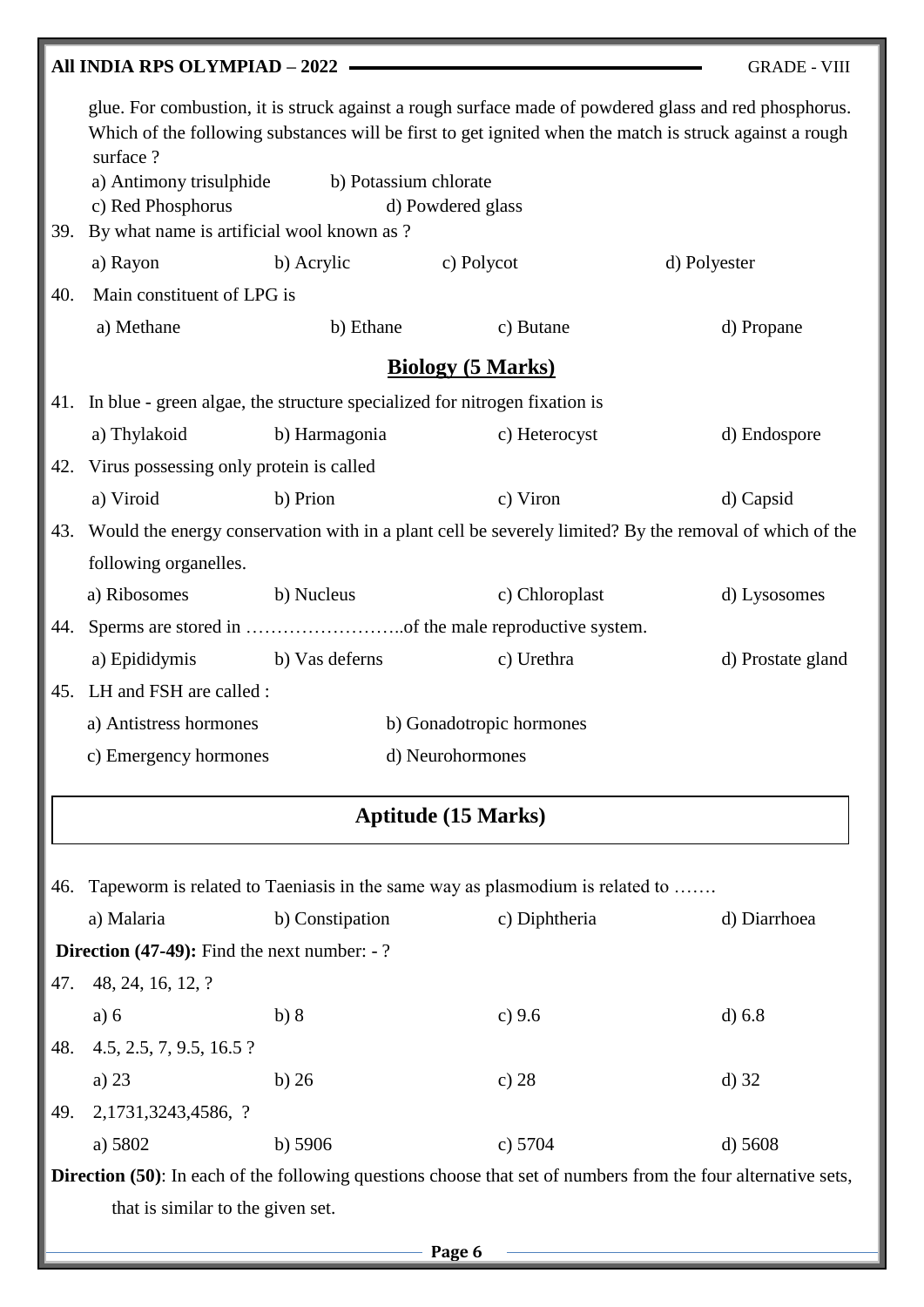|     | All INDIA RPS OLYMPIAD - 2022                                                                                                                                                             |                                        | <b>GRADE - VIII</b>      |  |  |  |
|-----|-------------------------------------------------------------------------------------------------------------------------------------------------------------------------------------------|----------------------------------------|--------------------------|--|--|--|
|     | 50. Given set : - (21,51,15)                                                                                                                                                              |                                        |                          |  |  |  |
|     | a) $(21,30,51)$<br>b) $(21,35,41)$                                                                                                                                                        | c) $(21,51,42)$                        | d) $(21,91,35)$          |  |  |  |
|     | 51. In a certain code, PLEADING is written as FMHCQMFB. How is SHOULDER written in that code?<br>a) KCDQTIPV<br>b) QDCKVPIT                                                               | c) QDCKTIPV                            | d) TIPVQDCK              |  |  |  |
| 52. | Pointing to a photograph, a woman says, "This man's son's sister is my mother - in $-$ law". How is the<br>woman's husband related to the man in the photograph?<br>a) Grandson<br>b) Son | c) Son-in-law                          | d) Nephew                |  |  |  |
| 53. | Suppose you have a clock with minute and hour hands and you switch their places to form another correct<br>time. How many such times can be formed in a clock?                            |                                        |                          |  |  |  |
|     | a) 143<br>b) $150$                                                                                                                                                                        | $c)$ 144                               | $d)$ 168                 |  |  |  |
|     | <i>Direction</i> $(54-55)$ : Find the missing term-                                                                                                                                       |                                        |                          |  |  |  |
| 54. | 1<br>$\overline{c}$<br>131<br>248                                                                                                                                                         | 5<br>8                                 | $\overline{\mathcal{L}}$ |  |  |  |
|     | a) 132<br>b) $262$                                                                                                                                                                        | c) 274                                 | d) 320                   |  |  |  |
|     |                                                                                                                                                                                           |                                        |                          |  |  |  |
| 55. | 963<br>$\overline{2}$<br>844<br>$\overline{?}$<br>464<br>903                                                                                                                              |                                        |                          |  |  |  |
|     | b)2<br>$a)$ 1                                                                                                                                                                             | c) $3$                                 | $d)$ 4                   |  |  |  |
| 56. | Statements:                                                                                                                                                                               |                                        |                          |  |  |  |
|     | Only Rama is a clerk.                                                                                                                                                                     |                                        |                          |  |  |  |
|     | 100% honest are clerk.                                                                                                                                                                    |                                        |                          |  |  |  |
|     | Conclusions:                                                                                                                                                                              |                                        |                          |  |  |  |
|     | i) All honest are Rama.                                                                                                                                                                   |                                        |                          |  |  |  |
|     | ii) All clerks being honest is a possibility.                                                                                                                                             |                                        |                          |  |  |  |
|     | a) only conclusion II follows                                                                                                                                                             | b) only conclusion I follows           |                          |  |  |  |
|     | c) both conclusion I and II follows                                                                                                                                                       | d) Neither conclusion I and II follows |                          |  |  |  |
| 57. | Statements:                                                                                                                                                                               |                                        |                          |  |  |  |
|     | All policemen are not corrupt.                                                                                                                                                            |                                        |                          |  |  |  |
|     | Some politicians are corrupt.                                                                                                                                                             |                                        |                          |  |  |  |
|     | No banker is a policeman.                                                                                                                                                                 |                                        |                          |  |  |  |
|     | Conclusion:                                                                                                                                                                               |                                        |                          |  |  |  |
|     | i) Some bankers are not corrupt                                                                                                                                                           |                                        |                          |  |  |  |
|     | ii) Some policemen are not politicians                                                                                                                                                    |                                        |                          |  |  |  |
|     |                                                                                                                                                                                           | Page 7                                 |                          |  |  |  |